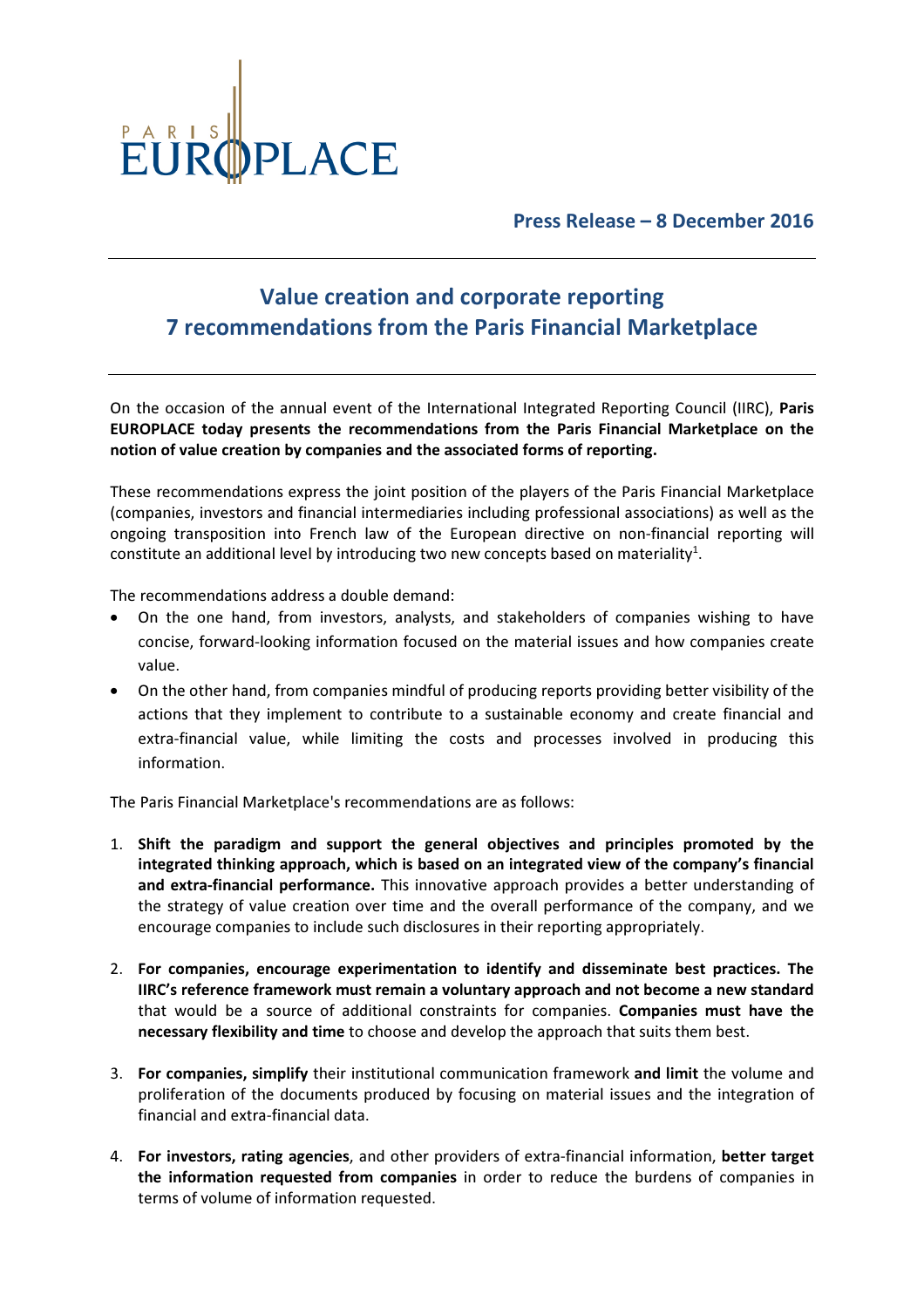- 5. For public authorities, review and simplify the French legal framework in order to avoid the accumulation of obligations (Art. 225 of the Grenelle II law, transposition of the directive on nonfinancial reporting, duty of vigilance, Sapin II law on anti-corruption, Art. 173 of the law for the energy transition and green growth, etc.) and **promote an approach based on support and** continuous progress.
- 6. For the European authorities, begin discussions on the relevance of reporting obligations and the resulting requirements in all areas (financial and extra-financial information, information in case of financial transactions, etc.) in order to avoid accumulations of similar reporting obligations and thus allow companies to produce information useful for all stakeholders at a lower cost while protecting their business secrets.
- 7. For the Paris Financial Marketplace, be active, committed participants in international discussions and exchanges to facilitate the choice and consistency of approaches. It would be particularly beneficial for the same levels of requirements to be adopted in all OECD countries and for US and European rules to be aligned.

The information on value creation by companies is an issue for their attractiveness on the markets. It involves showing the company's links with its ecosystem and the interactions between financial and extra-financial, environmental, social, and societal information and reporting this information in an appropriate form.

Paris EUROPLACE furthermore announces the establishment of a platform for exchange and discussion with the IIRC on integrated thinking and reporting and on actions focused on the company's value creation in the short, medium, and long term.

Arnaud de Bresson, Managing Director of Paris EUROPLACE stated: "In Europe, France has regulatory precedence in extra-financial reporting<sup>2</sup>. French companies are at the forefront of European and global best practices, having been committed to considering sustainable development issues for several year<sup>3</sup>. Building on this pioneering dynamic, the Paris Financial Marketplace continental Europe's number 1 financial centre—wishes to represent the diversity of active stakeholders there, actively participate in discussions initiated on these topics, and promote greater simplicity, relevance, and flexibility of reporting which facilitate the emergence of best practices and meet investors' expectations."

3 – Vigeo study of January 2015 on the evolution of reporting practices in 1,309 companies around the world.

## About Paris EUROPLACE:

Paris EUROPLACE is the organisation in charge of developing and promoting the Paris Financial Marketplace and the French financial industry internationally. It brings together all financial industry stakeholders; its 400+ members include issuers, investors, banks and financial intermediaries,

<sup>1 –</sup> Materiality: emphasis on over-arching issues that can have a significant impact on an organisation's ability to create value.

<sup>2 – 2001</sup> NRE law, replaced in 2010 by article 225 of the Grenelle 2 law, supplemented by Article 173 of the law for the energy transition for green growth of 2015.